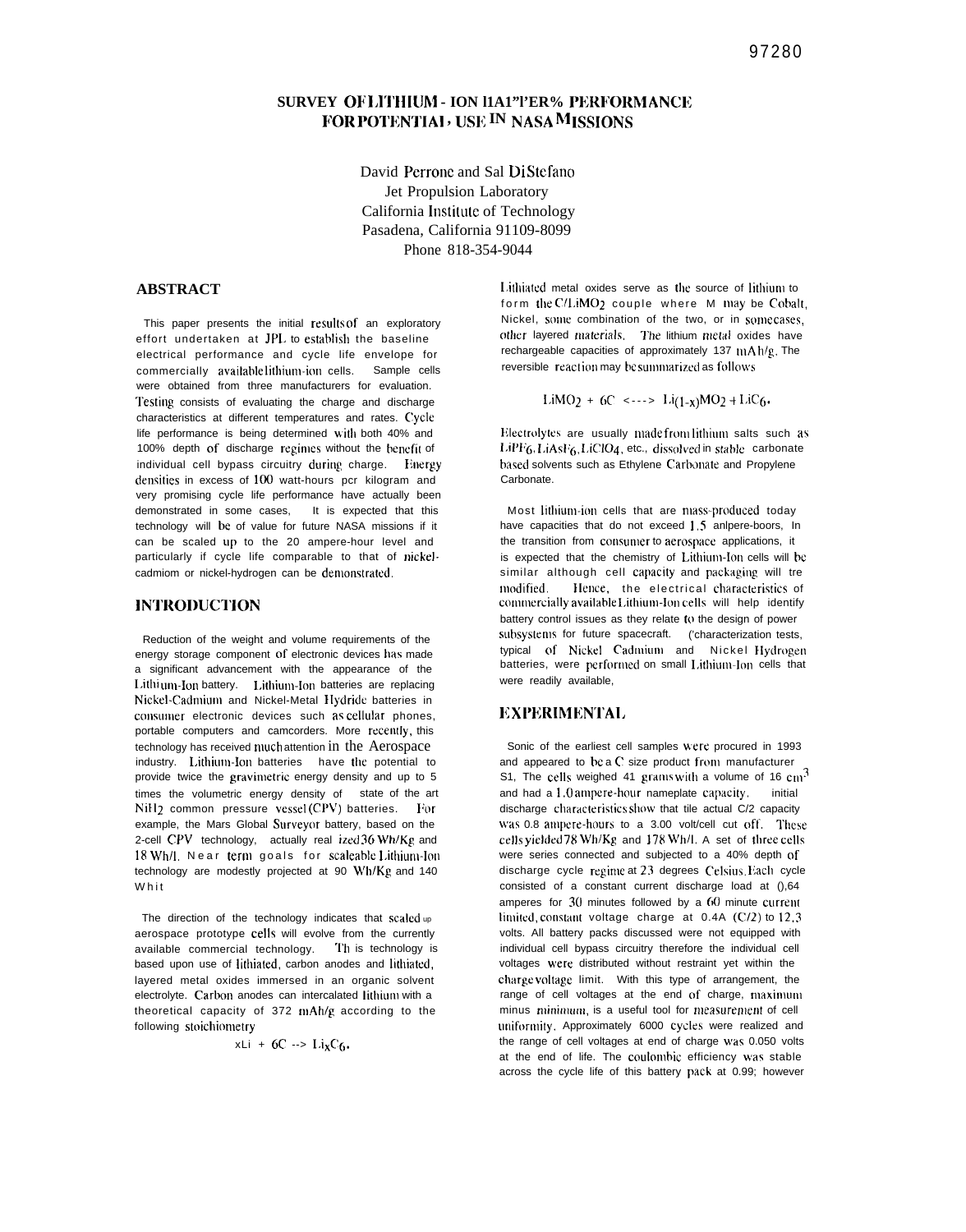the energy efficiency began at ().92 and decreased to ().85 by the end of life.

Samples procured in 1995 from manufacturer S2 were configured in the now familiar 18650 packaging. **These** cells had a 1.2 ampere-hour nameplate capacity. The cells weighed 39 grams with a volume of  $16 \text{ cm}^3$ . Initial discharges indicated that the actual C/2 capacity was 1,2 ampere-hours to a 3.00 volt/cell cut off. These cells yielded 110 Wh/Kg and 268 Wh/l. A set of 7 cells were series connected. Ten cycles were applied for each of the following charge voltages 27.3, 28.0, 28.7. This corresponds to 3.900, 4,000, and 4.100 volts/cell. In all cases C/5 was used as the initial current, the charge was terminated when the current tapered to  $C/100$ . The ose of C'/IOf) as a charge cut oft' limit was a reliable and reproducible technique that assured a return ratio of 0,99 to 1.01 of the ampere-hours removed on the previous discharge regardless of temperature. C/2 was used as the discharge current and each discharge was terminated when the first cell reached 3.000 volts. This regime was repeated at -10, 0, 10, and 25 degrees Celsius. Figure 1 summarizes the sensitivity of capacity to both charge voltage and temperature.



#### FIGURE 1- SENSITIVITY OF CAPACITY 10 TEMPERATURE AND CHARGE VOLTAGE

One cell was removed from this battery pack and the remaining set of six series connected cells were subjected to a 100% depth of discharge cycle regime at 23 degrees Celsius, Each cycle consisted of a cons! ant current discharge load at 0.6 amperes until the first cell reaches 3.000 volts followed by a current limited, constant voltage charge at 0.24A (C/5) to 24.6 volts for  $8$  hours or until a 1.01 charge to discharge ampere-hour ratio is achieved, Approximately 1000 cycles have been realized to date and the range of cell voltages at end of charge is 011 the order of 0.037 volts. The coulombic efficiency has been stable across the cycle life at 0.99 and the energy efficiency began at 0.90 and decreased to  $0.83$  thus far.

Another set of three cells from manufacturer S2 were series connected and subjected to a 40% depth of discharge cycle regime at 23 degrees Celsius. Each cycle consisted of a constant current discharge load at ().96 amperes for 30 minutes followed by a 60 minute current limited, constant voltage charge at  $0.6A$  (C/2) to 12.3 volts. Approximately 3000 cycles were realized with this battery and the range of cell voltage sat end of charge was

().()45 volts by the end of life. Like the S1 battery, the coulombic efficiency was stable across the cycle life at  $0.99$ ; however the energy efficiency began at  $( )$ , 90 and decreased to 0.75 try the end of life. Temperature was measured on each cell case. Figure 2 shows a time versus average cell voltage and temperature for a single cycle late in the life of this battery. Figure 3 depicts the cycles versus end of discharge temperature trend. Figure 4 illustrates the overall effect of 3000 cycles upon discharge capacity at rates from C to C/20.



FIGURE 3 - A TYPICAL TEMPERATURE EXCURSION I. ATE IN CYCLELIFE



BEFORE AND AFTER 3000 40% DODCYCLES

Cell samples procured in 1996 from manufacturer S3 were configured in the 18650 packaging. These cells had a 1.2 ampere-hour nameplate capacity. The cells weighed